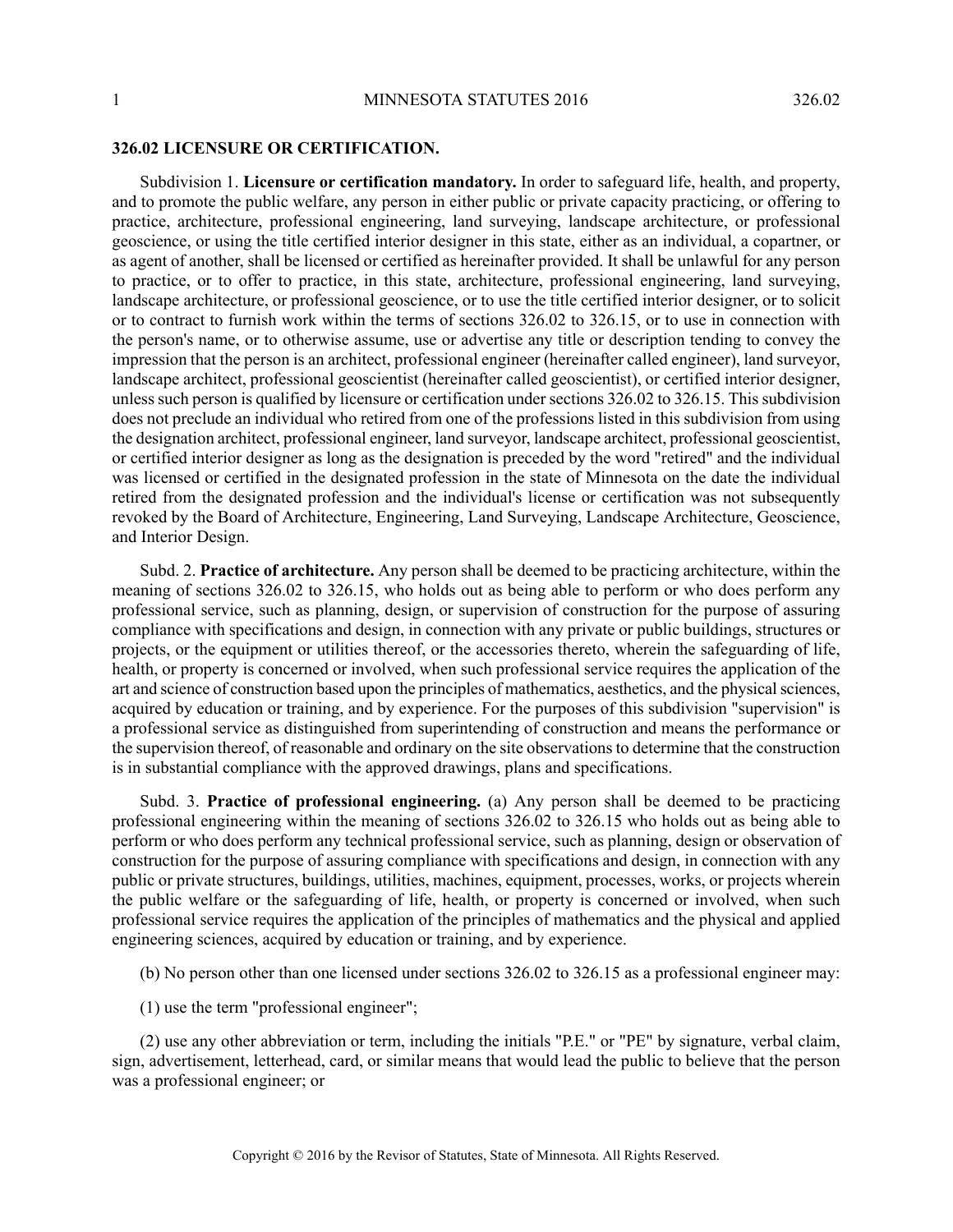(3) use any means or in any other way make a representation that would lead the public to believe that the person was a professional engineer.

(c) A professional engineering license satisfies any requirements by the state or its political subdivisions to perform any actions authorized under the professional engineering license. A person licensed as a professional engineer under sections 326.02 to 326.15 shall only be required to obtain a license, certification, or other form of approval for a skill or service in addition to a professional engineering license if the state or political subdivision has made an affirmative written determination in statute, rule, or ordinance that such additional license or certification is necessary to safeguard life, health, or property, or promote the public welfare. This section does not preclude the state or a political subdivision from including additional requirements when soliciting public contracts for engineering services. This paragraph does not apply to practice areas where licenses or certifications are required prior to August 1, 2015.

Subd. 3a. **Practice of professional geoscience.** A person is considered to be practicing professional geoscience within the meaning of sections 326.02 to 326.15 who holds out as being able to perform or who does perform any technical professional services, the adequate performance of which requires professional geoscience education, training, and experience in the application of special knowledge of the mathematical, physical, chemical, biological, and earth sciences to such services or creative work as consultation, investigation, evaluation, planning, mapping, and inspection of geoscientific work and its responsible supervision.

A person is considered to practice or offer to practice professional geoscience, within the meaning and intent of sections 326.02 to 326.15 who practices any of the geoscience disciplines defined by the board; who by verbal claim, sign, advertisement, letterhead, card, or in any other way represents oneself to be a professional geoscientist; through the use of some other title implies that the person is a professional geoscientist; or who presents oneself as able to perform or who does perform any geoscience services or that constitutes the practice of a professional geoscience discipline as defined by the board.

"Geoscience" means the science which includes treatment of the earth and its origin and history; the investigation, measurement or sampling, of the earth's constituent rocks, natural and induced fields of force, minerals, fossils, solids, soils, fluids including surface and underground waters, gases, and other materials; and the study, interpretation, and analysis of the natural agents, forces, and processes which cause changes in the earth.

Nothing in this subdivision shall be construed to prevent a professional engineer, as defined in sections 326.02 to 326.15, from acquiring engineering data involving soil, rock, groundwater, and other earth materials; evaluating physical and chemical properties of soil, rock, groundwater, and other earth materials for engineering; and from utilizing these data for analysis, design, and construction. Nothing in this subdivision shall be construed to permit a professional geoscientist to engage in the practice of professional engineering, architecture, landscape architecture, or land surveying or to use the title "certified interior design" as those terms are defined in this section. Nothing in this subdivision shall be construed to regulate persons who take soil samples for the purpose of providing recommendations on crop production.

Subd. 4. **Practice of land surveying.** Land surveying means the application of the principles of mathematics, physical and applied sciences and law to measuring and locating lines, angles, elevations and natural or artificial features in the air, on the surface of the earth, underground and on the beds of bodies of water for the purpose of:

(1) determining, monumenting, establishing, or reestablishing property boundaries;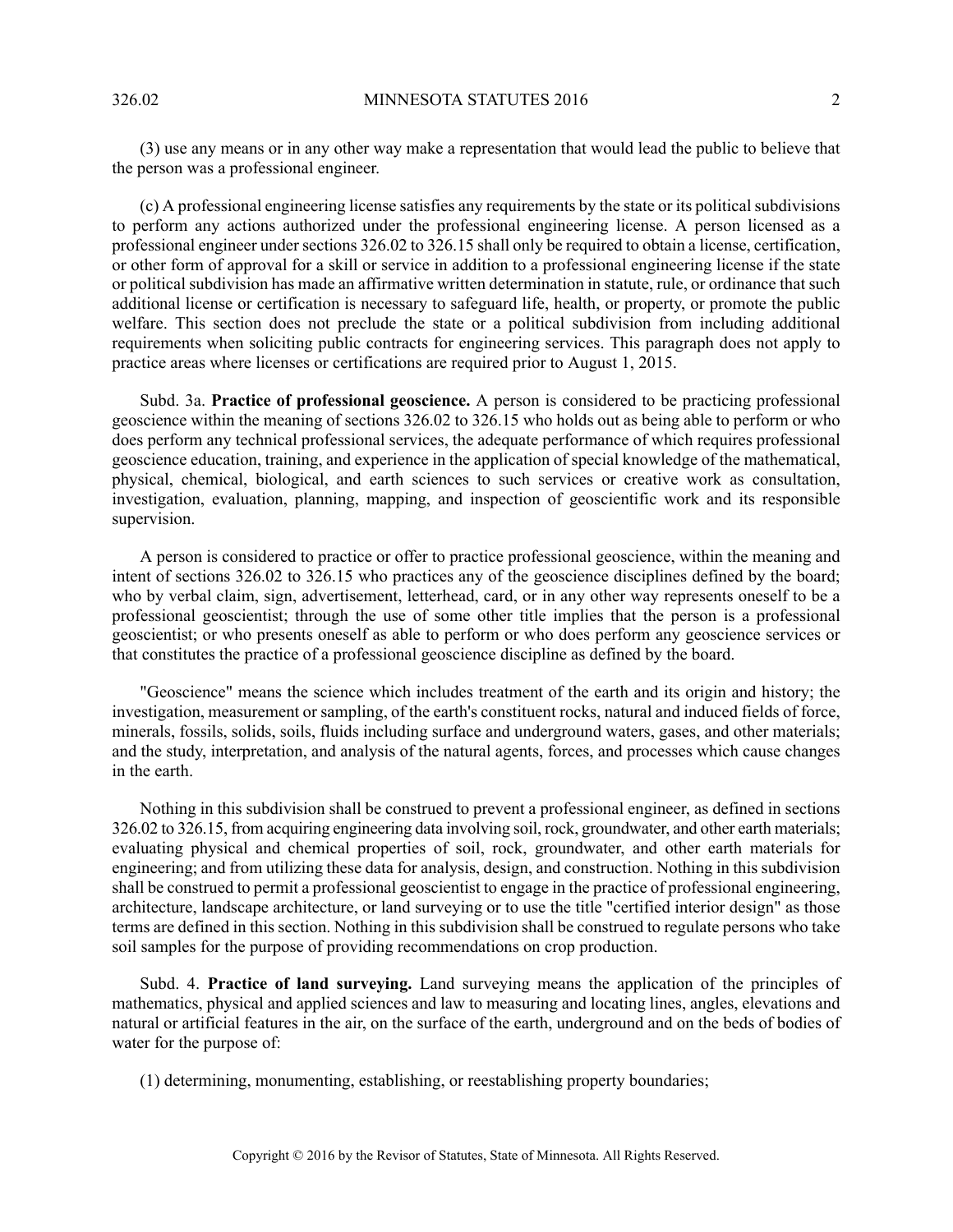(2) determining, monumenting, or reestablishing the position for any public land survey system corner or line;

(3) planning, designing, and platting of land and subdivisions including the topography, alignment and grades of streets; and

(4) preparing and perpetuating maps, record plats, and property descriptions.

Any person who offers to perform, holds out as being able to perform, or does perform land surveying for others shall be practicing land surveying.

Nothing contained in the provisions of sections 326.02 to 326.15, shall prohibit a licensed professional engineer, architect, landscape architect, or professional geoscientist from doing any work included in the practice of engineering, architecture, landscape architecture, and professional geoscience, if the work does not involve the establishment or reestablishment of property corners, property lines, or public land survey system corners or lines.

Subd. 4a. **Practice of landscape architecture.** Any person shall be deemed to be practicing landscape architecture, within the meaning of sections 326.02 to 326.15, who holds out as being able to perform or who does perform any professional service in connection with the development of land areas where the dominant purpose of the service is the preservation, enhancement or determination of proper land uses, natural land features, ground cover and planting, naturalistic and aesthetic values, the settings, approaches or environment for structures or other improvements, and the consideration and determination of inherent problems of the land relating to erosion, wear and tear, blight and hazards. This practice shall include the location and arrangement of tangible objects and features incidental and necessary to the purposes outlined but shall not include the design of structures or facilities with separate and self-contained purposes as ordinarily included in the practice of engineering or architecture or the preparation of boundary surveys or final land plats, as ordinarily included in the practice of land surveying.

Nothing contained in sections 326.02 to 326.15 concerning landscape architects shall be construed:

(1) to apply to a professional engineer duly registered under the laws of this state;

(2) to apply to an architect registered under the laws of this state;

(3) to apply to a land surveyor registered under the laws of this state;

(4) to prevent a registered architect or professional engineer from doing landscape planning and designing;

(5) to exclude nursery operators or other small business people from the preparation of landscape plans appropriate to the normal operation of their business;

(6) to authorize a landscape architect to engage in the practice of architecture, engineering, land surveying, or geoscience.

No person shall use the designation landscape architect or any title or device indicating or representing that the person is a landscape architect or is practicing landscape architecture unless the person is registered under the provisions of sections 326.02 to 326.15.

Subd. 4b. **Certified interior designer.** (a) For the purposes of sections 326.02 to 326.15, "certified interior designer" means a person who is certified under section 326.10, to use the title certified interior designer and who provides services in connection with the design of public interior spaces, including